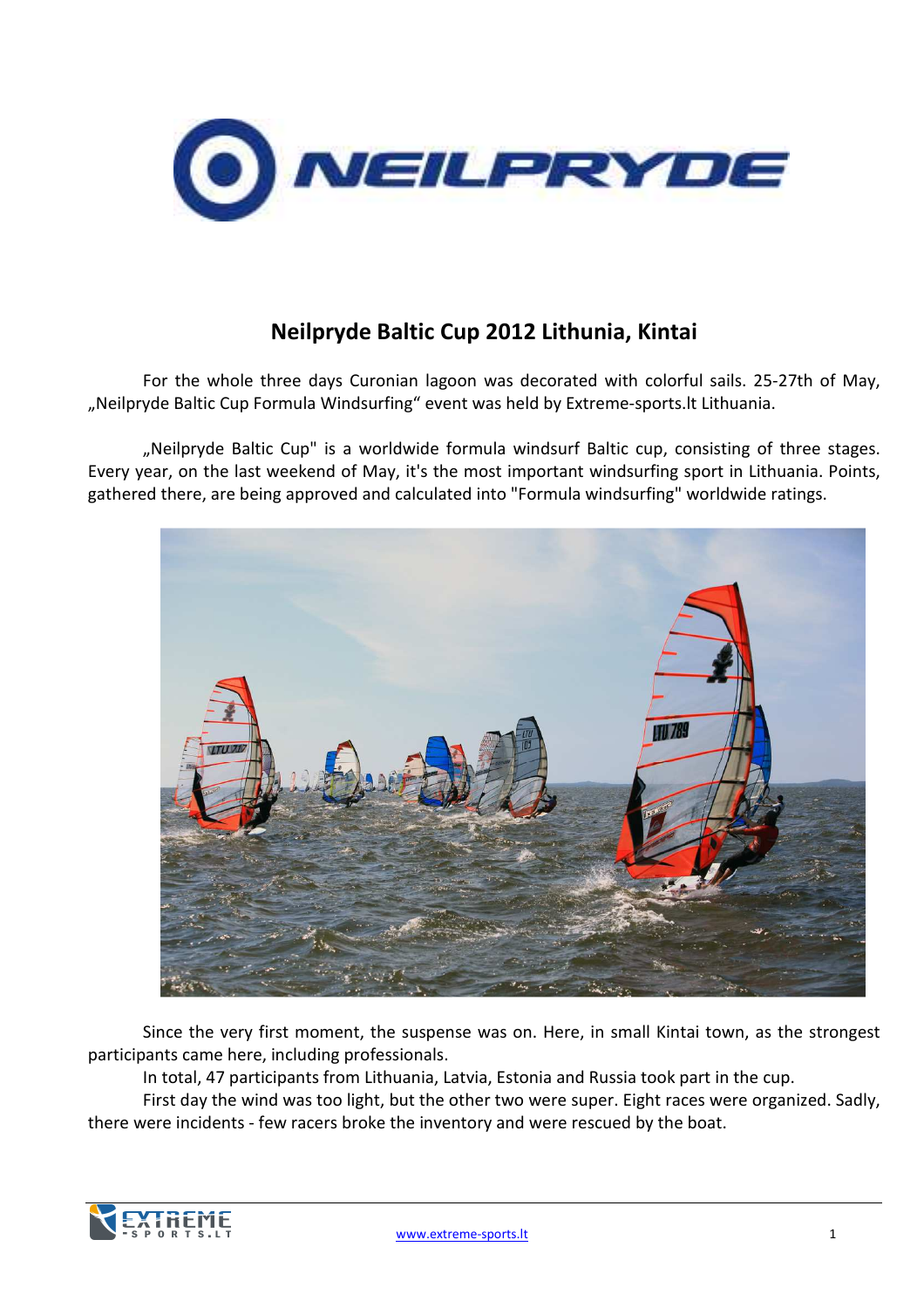

Lithuanian sportsman from Kaunas, Mantas Gresevičius was fifth in overall ranking, and that was the best result, achieved by Lithuanians. We are very proud to announce the youngsters (until 20 yrs) - Rytis Jasiūnas took the first place, and Paulius Voverys - third. This is very optimistic perspective for our sport in Lithuania.



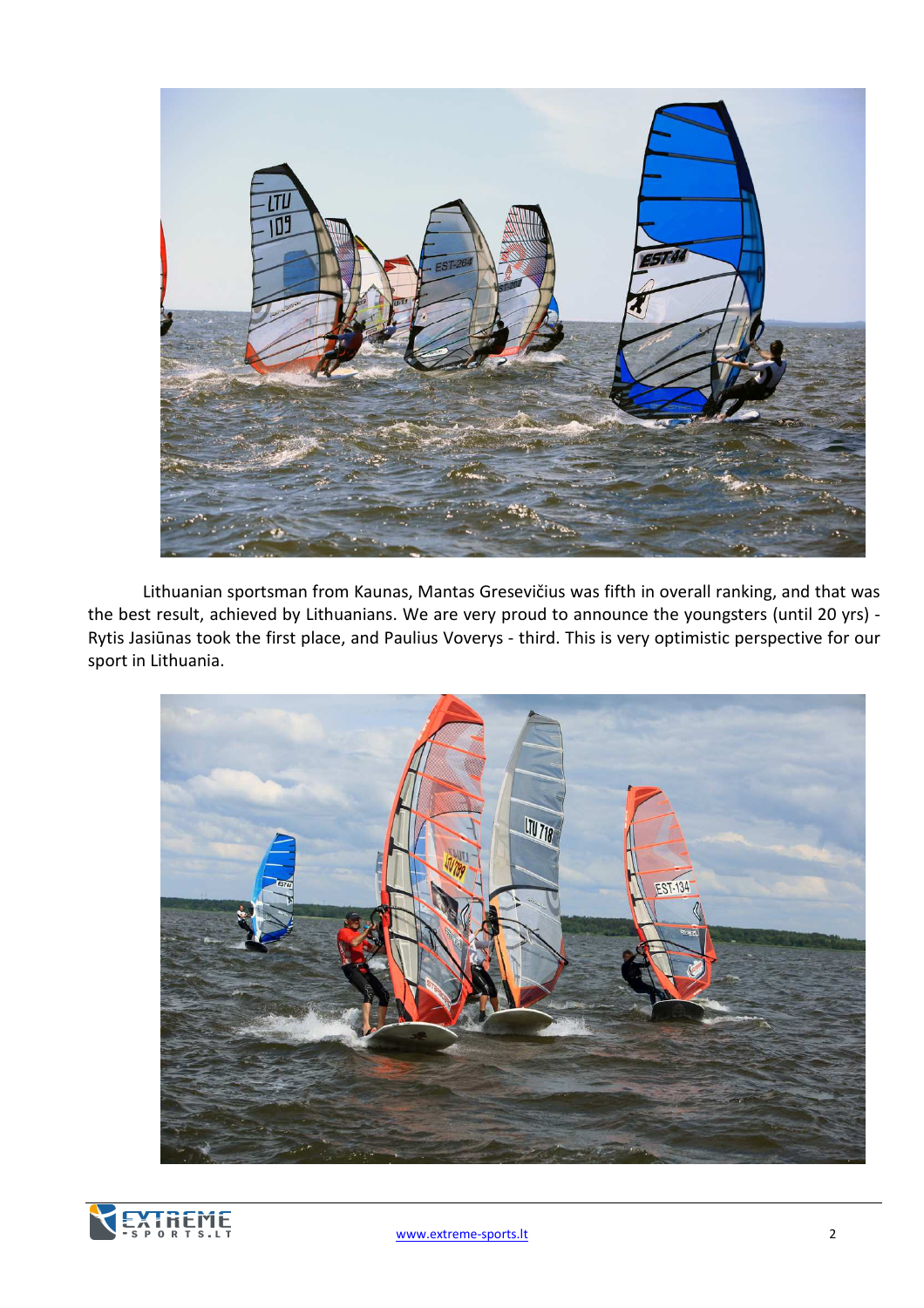Overall division (place, name, surname, sail number, country):

- 1. Martin Ervin (EST202, Estonia)
- 2. Toomas Molder (EST44, Estonia)
- 3. Janis Preiss (LAT 23, Latvia)

Juniors division (under age 20):

- 1. Rytis Jasiūnas (LTU799, Lithuania)
- 2. Roland Mik (EST36, Estonia)
- 3. Paulius Voverys (LTU718, Lithuania)

Light weight division (less than 75kg):

- 1. Gediminas Gresevičius (LTU76, Lithuania)
- 2. Roland Mik (EST36, Estonia)
- 3. Paulius Voverys (LTU718, Lithuania)

Masters division (over the age of 35):

- 1. Martin Ervin (EST202, Estonia)
- 2. Toomas Molder (EST44, Estonia)
- 3. Janis Preiss (LAT 23, Latvia)

Grand Masters division (over the age of 45):

- 1. Arvydas Moliušis (LTU789, Lithuania)
- 2. Audrius Menkevičius (LTU51, Lithuania)
- 3. Martins Grobins (LAT777, Latvia)